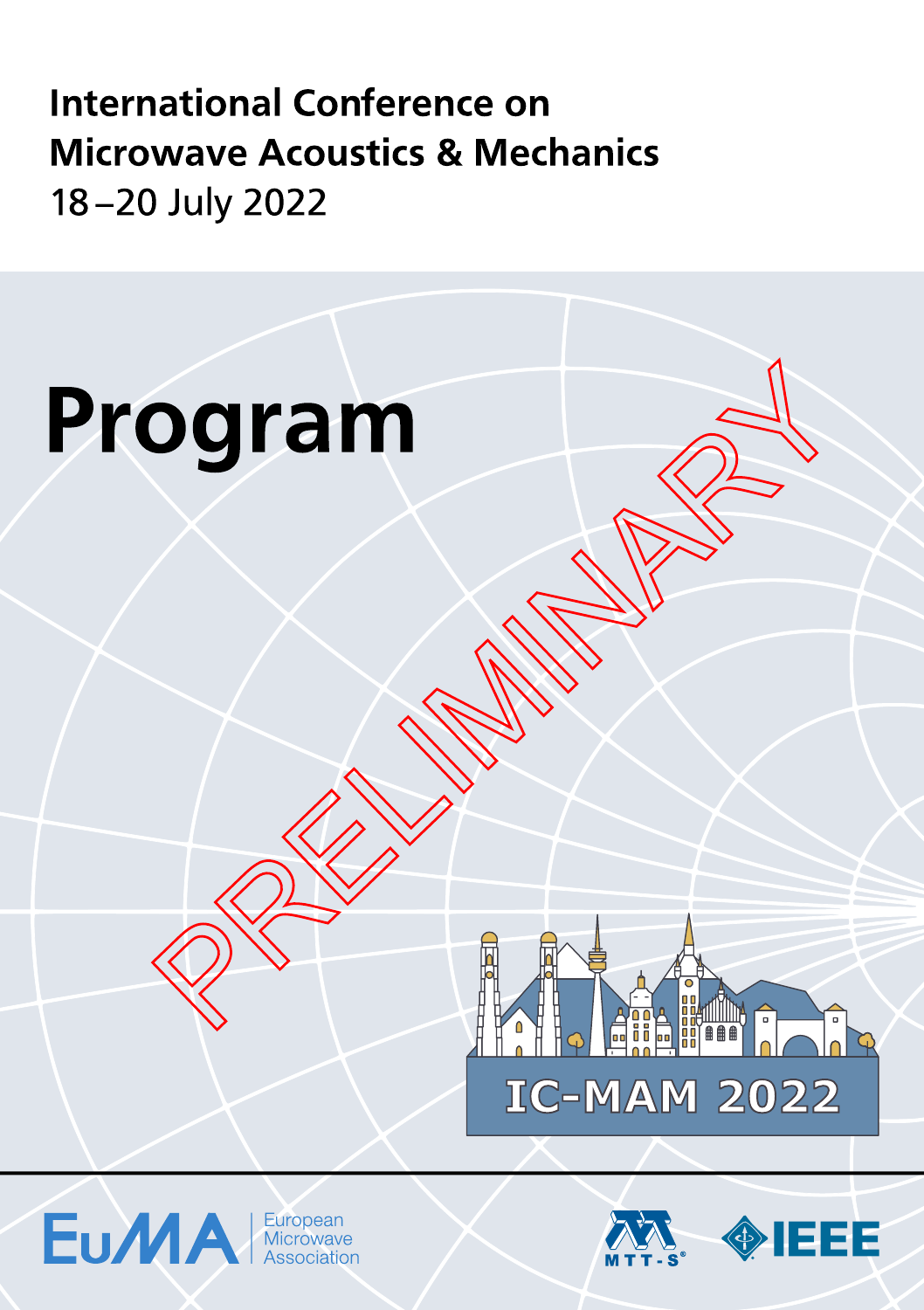# **Sessions**

# **Session M1: Opening Session**

#### **Welcome Address**

Amelie Hagelauer, Conference Chair

### **Keynote Talk The Path Towards 6G: From Millimeter Waves to THz**



**Taro Eichler** Technology Manager for Wireless Communications and Photonics *Rohde & Schwarz*

Research activities in academia and industry worldwide towards the 6th generation (6G) mobile communication system have recently considerably gained momentum. In this introduction we will provide an overview of the anticipated 6G timeline and technology concepts which have to fulfil even more stringent requirements in comparison to 5G, such as ultra-high data rates, energy efficiency, global coverage and connectivity as well as extremely high reliability and low latency. One of the 6G technologies are sub-Terahertz and terahertz (THz) waves which have frequencies extending from 0.1 THz up to 3 THz and fall in the spectral region between microwave and optical waves. The prospect of offering large contiguous frequency bands to meet the demand for highest data transfer rates up to the terabit/sec range make it a key research area of 6G mobile communication. In light of the approaching ITU WRC23, academic and industrial research is striving to demonstrate the feasibility of this frequency region for communication. This workshop highlights the required interdisciplinary approach, with close interaction of high-frequency semiconductor technology for RF electronics but also including alternative approaches using photonic technologies. The THz region also shows great promise for many applications areas ranging from imaging to spectroscopy and sensing. To fully exploit the potential of the new frequency ranges it is also crucial to understand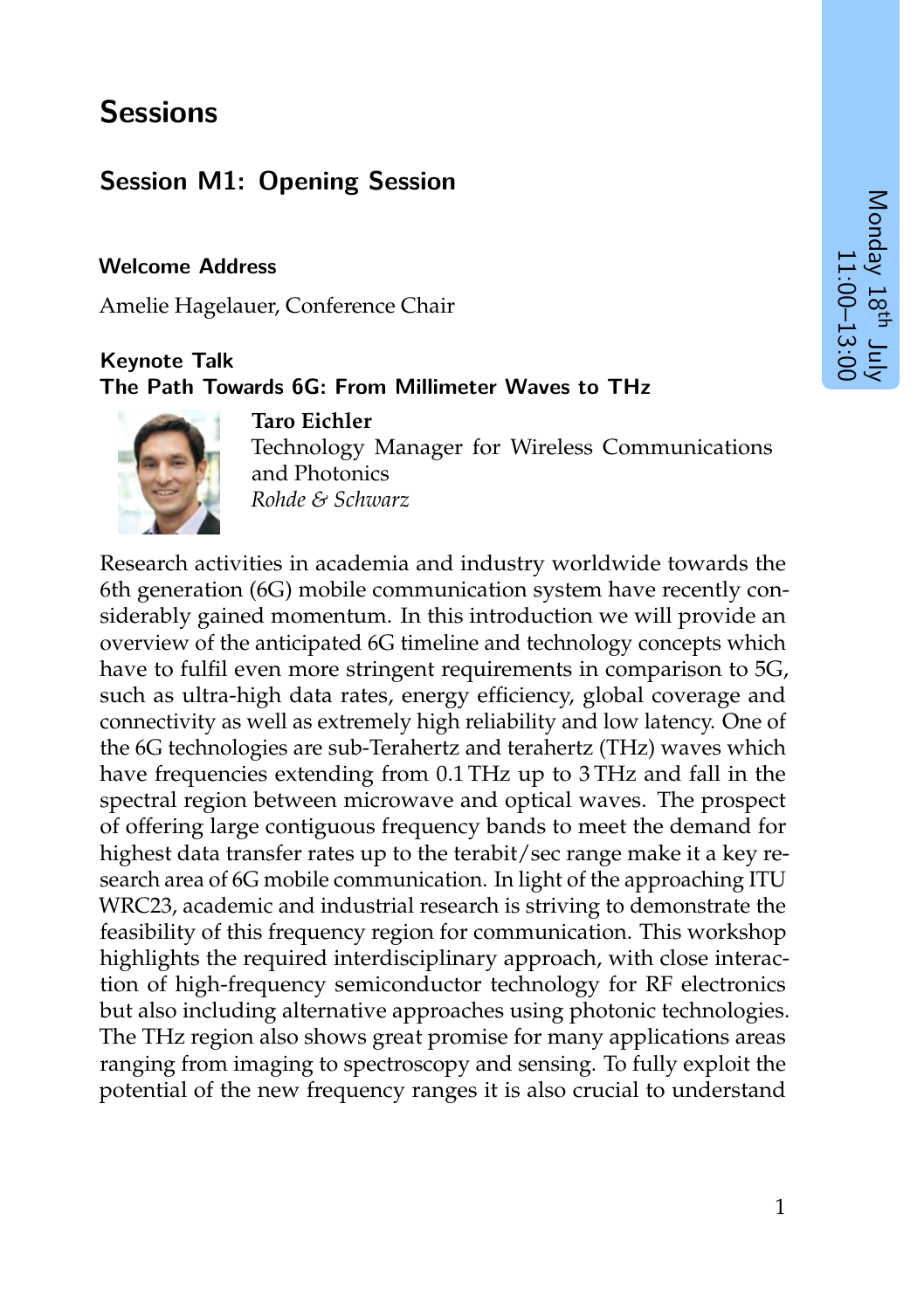the propagation characteristics for the development of the future communication standards by performing channel measurements. We will highlight the characteristics of channel propagation in this frequency region and present new results from channel measurements at 158 GHz and 300 GHz.

### **Keynote Talk Perspectives on Acoustic Filters Found in Today's Smartphones**



**Rich Ruby**

Director of FBAR and SiSAW Technology *Broadcom*

Smartphones contains 50 to 70 radios — each radio is assigned a radio band and a filter. Duplication of radio bands matching the number of antennas further increases filter count. Two technologies: SAW and BAW technologies dominate the filtering in phones. Today, filters are 'bundled' into Front End Modules that include 10 to 40 filters per module. The demand for these modules generate filter volumes in excess of tens of billions per year. Stakes are incredibly high in this "winner take all" environment. And the 'battle' for ascendency in filter technology can decide who wins the module business (and all the filters inside the module). BAW has dominated the high end Smartphone slots where performance is paramount. SAWs dominate low frequency modules where cost/commoditization occurs. However, SAW technology has evolved from low performing leaky-mode SAWs to Temperature Compensated SAWs and most recently SAWs manufactured on ultra-thin piezo layer bonded to a silicon carrier wafer. These latest SAW devices, first championed by Murata (Guided Wave or GWSAW) achieve an impressive performance in the mid/high frequency bands. GWSAWs, is a disruptive breakthrough and has received tremendous press. In recent years, BAWs have quietly adapted dopants (like Scandium) into the AlN unit cell. Adding impurities can greatly increase the coupling coefficient. This is also very much a disruptive technology. As wide band filtering becomes more common, filters require increasing coupling coefficients to meet wider bandwidths. This talk will cover both SAW and BAW technologies, their performance improvements over time and touch on alternative technologies.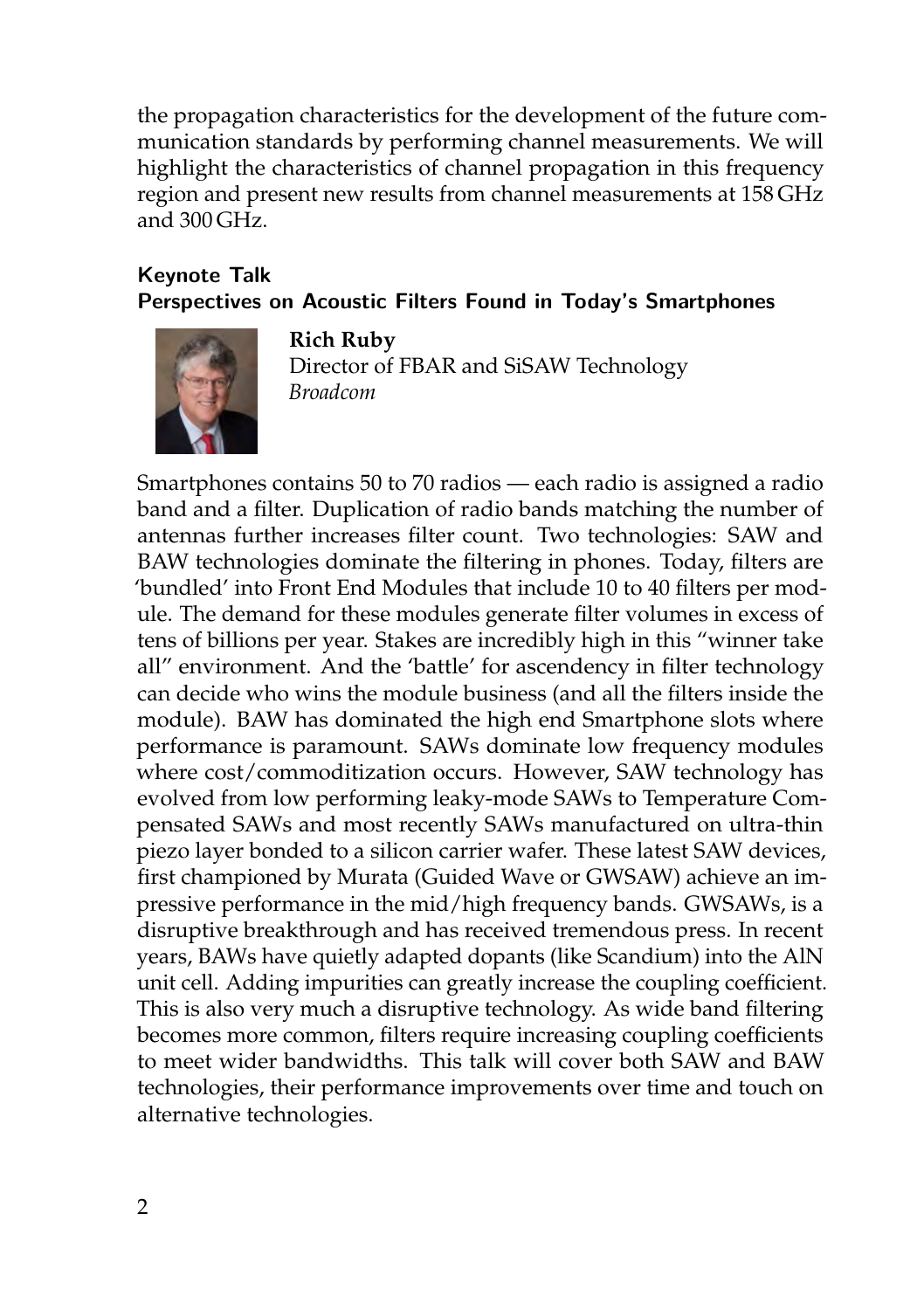# **Session M2: Systems & Applications**

Chairs: Holger Maune Otto von Guericke University Magdeburg, Germany tbd

14:00 **M2.1 RF Phase Shifters Design Based on Barium Strontium Titanate Thick and Thin Films** Patricia Bouça, Rui Pinho, Anna Wlodarkiewicz, Alexander Tkach, João Matos, Paula Vilarinho and Nuno Borges Carvalho University of Aveiro, Portugal

#### 14:20 **M2.2 Analytical Synthesis of Acoustic Wave Duplexers and Multiplexers**

Eloi Guerrero, Lluis Acosta, Jordi Verdu and Pedro de Paco Universitat Autonoma de Barcelona, Spain

14:40 **M2.3 Acoustic Wave Focusing Lens at Radio Frequencies in Thin-Film Lithium Niobate**

> Jack P Kramer, Daehun Lee, Sinwoo Cho, Shahin Jahanbani, Keji Lai and Ruochen Lu

University of Texas at Austin, USA

15:00 **M2.4 Shear-Horizontal SAW Driven Asymmetric Structure of Array Gold Nanoparticles for Reconfigurable Localized Surface Plasmon Resonance Spectrum**

Teguh Firmansyah $^1$ , Gunawan Wibisono $^2$ , Eko Tjipto Rahardjo $^2$  and Jun Kondoh $3$ 

- <sup>1</sup> University of Sultan Ageng Tirtayasa, Indonesia,
- <sup>2</sup> University of Indonesia, Indonesia,

<sup>3</sup> Shizuoka University, Japan

15:20 **M2.5 Fingerprint Imaging With Arrayed GHz PbTiO3 Transducers**

> Yuna Koike, Yusuke Sato and Takahiko Yanagitani Waseda University, Japan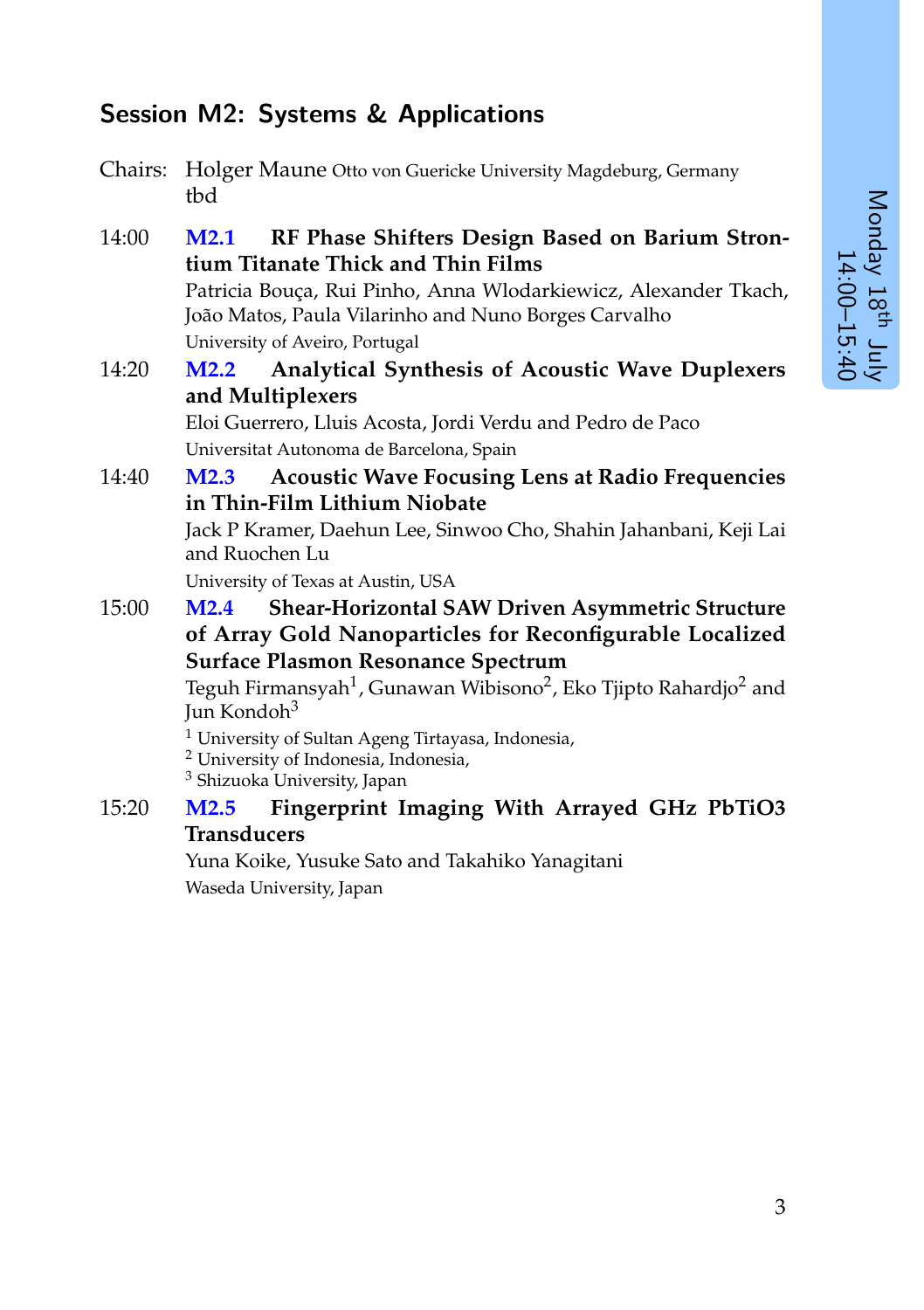## **Session M3: Non-Linearities**

Chairs: Vikrant Chauhan Qualcomm, Germany Markus Mayer Qualcomm, Germany

16:20 **M3.1 Recent Studies on Nonlinearity in SAW Devices**

Ryo Nakagawa<sup>1</sup>, Haruki Kyoya<sup>1</sup>, Hiroshi Shimizu<sup>1</sup>, Masahiro Gawasawa<sup>1</sup>, Takanao Suzuki<sup>1</sup>, Tatsuya Omori<sup>2</sup> and Ken-ya Hashimoto<sup>2</sup>

<sup>1</sup> Murata Manufacturing Co. Ltd., Japan,

<sup>2</sup> Chiba University, Japan

16:40 **M3.2 Application of the Input-Output Equivalent Sources Method for the Simulation of Nonlinearities in TC-SAW Resonators and Filters**

> Marta González-Rodríguez<sup>1</sup>, Carlos Collado<sup>1</sup>, Jordi Mateu<sup>1</sup>, Jose-María González-Arbesú $^1$ , Sebastian Huebner $^2$  and Robert Aigner $^3$

 $1$  Universitat Politècnica de Catalunya, Spain,

<sup>2</sup> Qorvo, Munich, Germany,

<sup>3</sup> Qorvo, USA

17:00 **M3.3 Interferometric Investigations of BAW Filter Harmonic Performance**

Susanne Kreuzer

Qorvo, USA

#### 17:20 **M3.4 Dependency of Nonlinearity on Design Parameters in SAW Devices**

Thomas Forster<sup>1</sup>, Vikrant Chauhan<sup>2</sup>, Markus Mayer<sup>2</sup>, Elena Mayer<sup>3</sup>, Andreas Mayer<sup>3</sup>, Thomas Ebner<sup>2</sup>, Karl Wagner<sup>2</sup> and Amelie Hagelauer<sup>1</sup>

<sup>1</sup> Technical University of Munich, Germany,

<sup>2</sup> Qualcomm, Germany,

<sup>3</sup> Hochschule Offenburg, Germany

#### 17:40 **M3.5 Perturbation Analysis of Nonlinearity in Radio Frequency Bulk Acoustic Wave Resonators**

Ken-Ya Hashimoto

University of Electronic Science and Technology of China, China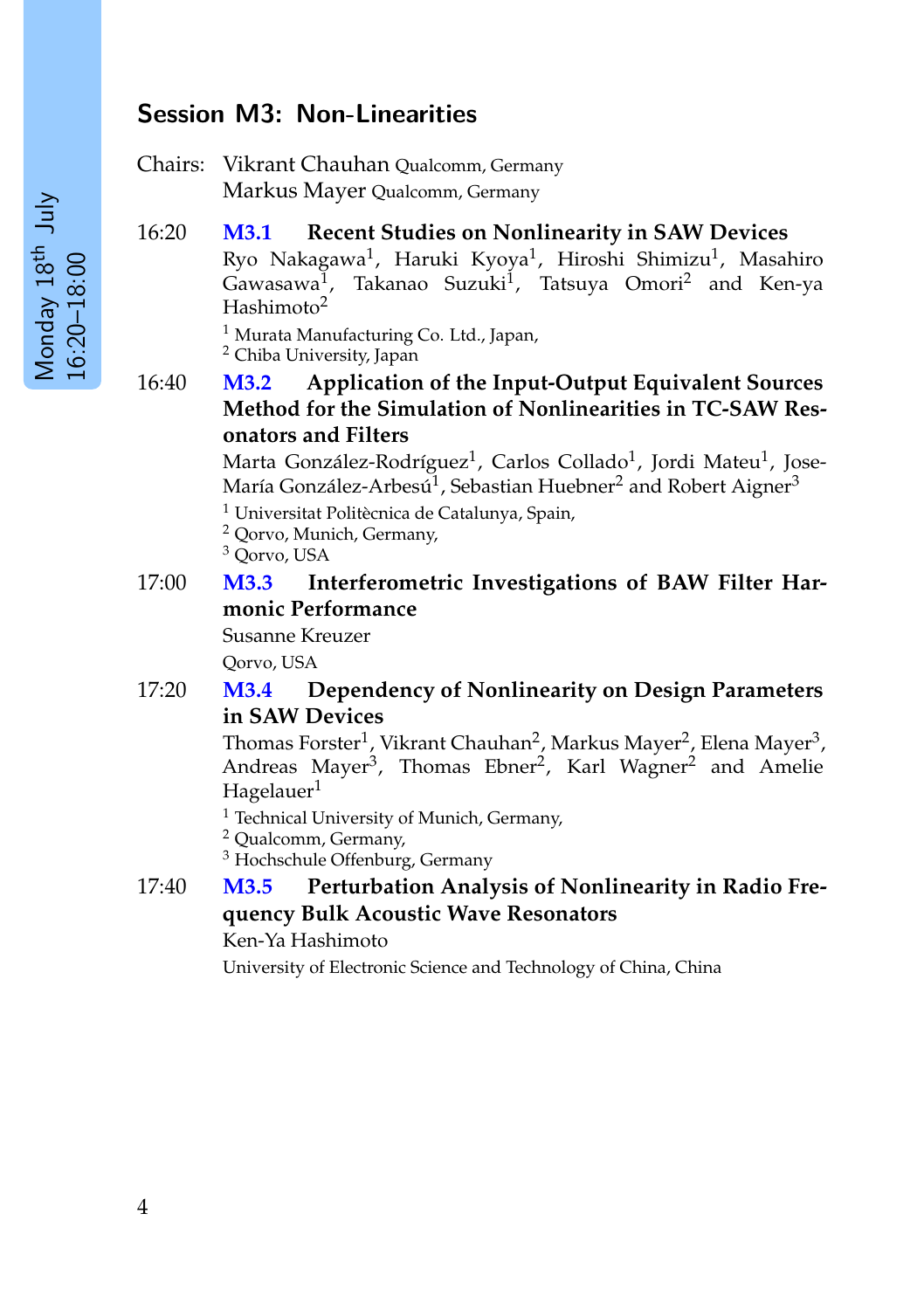# **Session T1: Simulation & Modelling (I)**

- Chairs: Jordi Verdu Universitat Autonoma de Barcelona, Spain tbd
- 09:00 **T1.1 Enabling Microwave-Acoustic Ladder Filters Feasibility by Bounded Filter Reflection Responses** Carlos Caballero, Lluis Acosta, Eloi Guerrero, Jordi Verdu and Pedro de Paco Universitat Autonoma de Barcelona, Spain 09:20 **T1.2 A 3D Finite Element Model of H2 Emissions in Apodized BAW Devices** Christopher Kirkendall, Pen-Li Yu, Dong Shim, Siamak Fouladi and Chenchen Liu Broadcom Limited, USA 09:40 **T1.3 A Modified H2 Emissions Circuit Model for BAW**
- **Devices**

Pen-Li Yu, Dong Shim, Christopher Kirkendall and Siamak Fouladi Broadcom Limited, USA

10:00 **T1.4 Thickness Shear Mode Epitaxial (10-12) LiNbO3 (11- 20) AZO/(10-12) Al2O3 BAW Resonator**

Shinya Kudo and Takahiko Yanagitani Waseda University, Japan

## 10:20 **T1.5 Synthesis of Acoustic Wave Multiport Functions by Using Coupling Matrix Methodologies**

Lluis Acosta, Eloi Guerrero, Carlos Caballero, Jordi Verdu and Pedro de Paco

Universitat Autonoma de Barcelona, Spain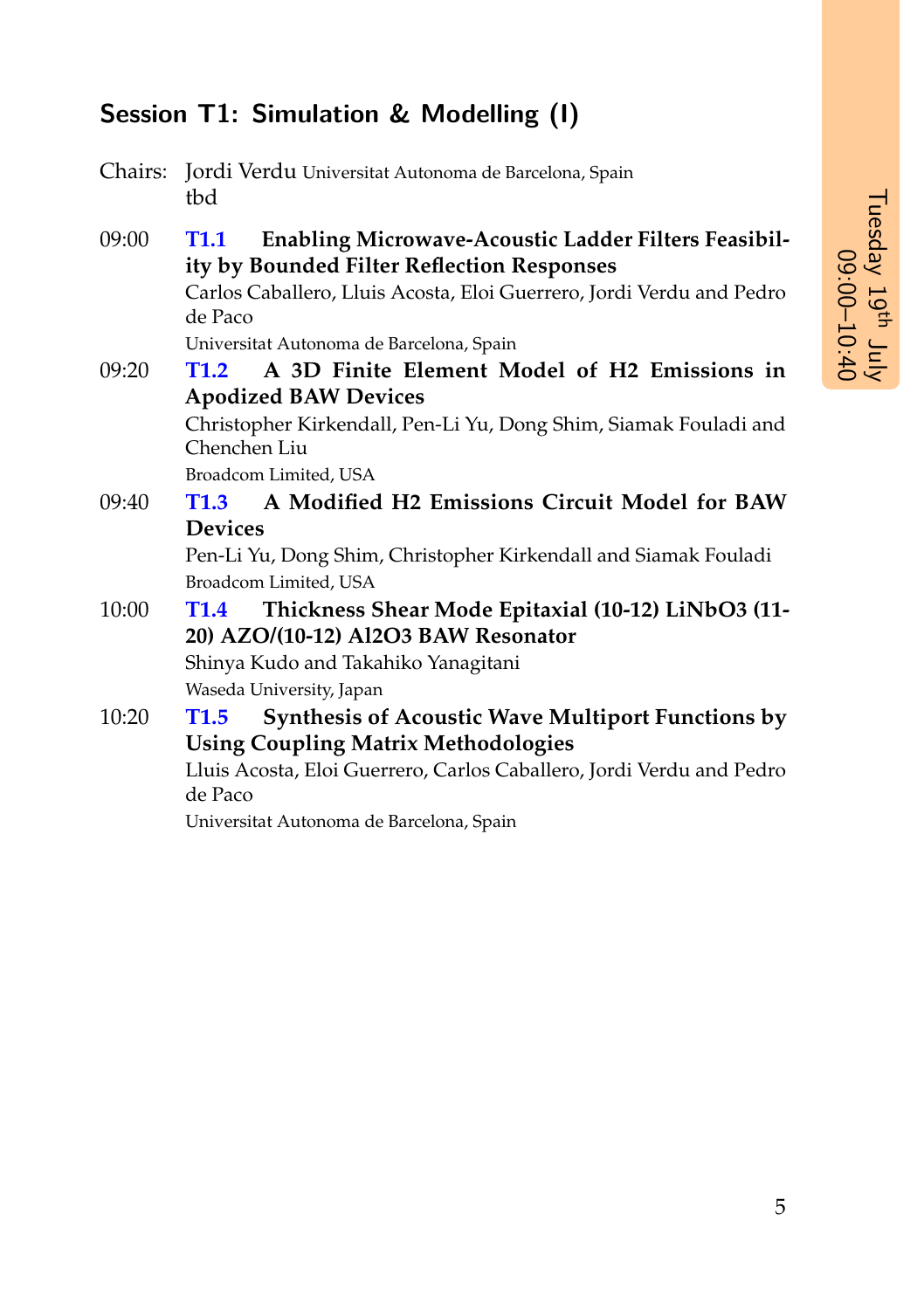## **Session T2: Plenary Session**

### **Keynote Talk Radio Frequency Surface and Bulk Acoustic Wave Devices for Mobile Communications, What are Next?**



**Ken-ya Hashimoto**

Professor *University of Electronic Science and Technology of China, Chengdu, China*

Radio frequency (RF) surface and bulk acoustic wave (SAW/BAW) devices are indispensable in mobile communications. Although many decades have been passed from their first proposal, their recent evolution is remarkable. Authorities often taught us that theoretical limits were approaching, but many of them have already been overcome by innovative ideas. Technologies are really market-driven.

This talk starts from overview of current RF SAW/BAW devices. Their market was expanded dramatically by their massive use in 4G smart phones, and now the hottest research topic is ultra wideband and high frequency filters for the 5G new radio. Currently use of an extremely thin LiNbO3 or LiTaO3 plate is studied aggressively for developing incredibly high performance SAW/BAW devices. This technology has already been applied to mass production, and demonstrated drastic loss reduction in addition to temperature compensation. Proper choice of the device structure may offer giant electromechanical coupling, super high wave velocity and/or excellent power handing.

What are next? We may not know how, but demands are clear. In addition to items given above, size and price reduction, spurious removal, and design automation are also highly demanded. Anyway, loss reduction is crucial in any time, but it is unclear where remaining losses occur. Detailed discussions will be given on this at the presentation. Nonlinearity suppression is also an issue with high priority, but its discussion will be left for the focused session held in this Symposium.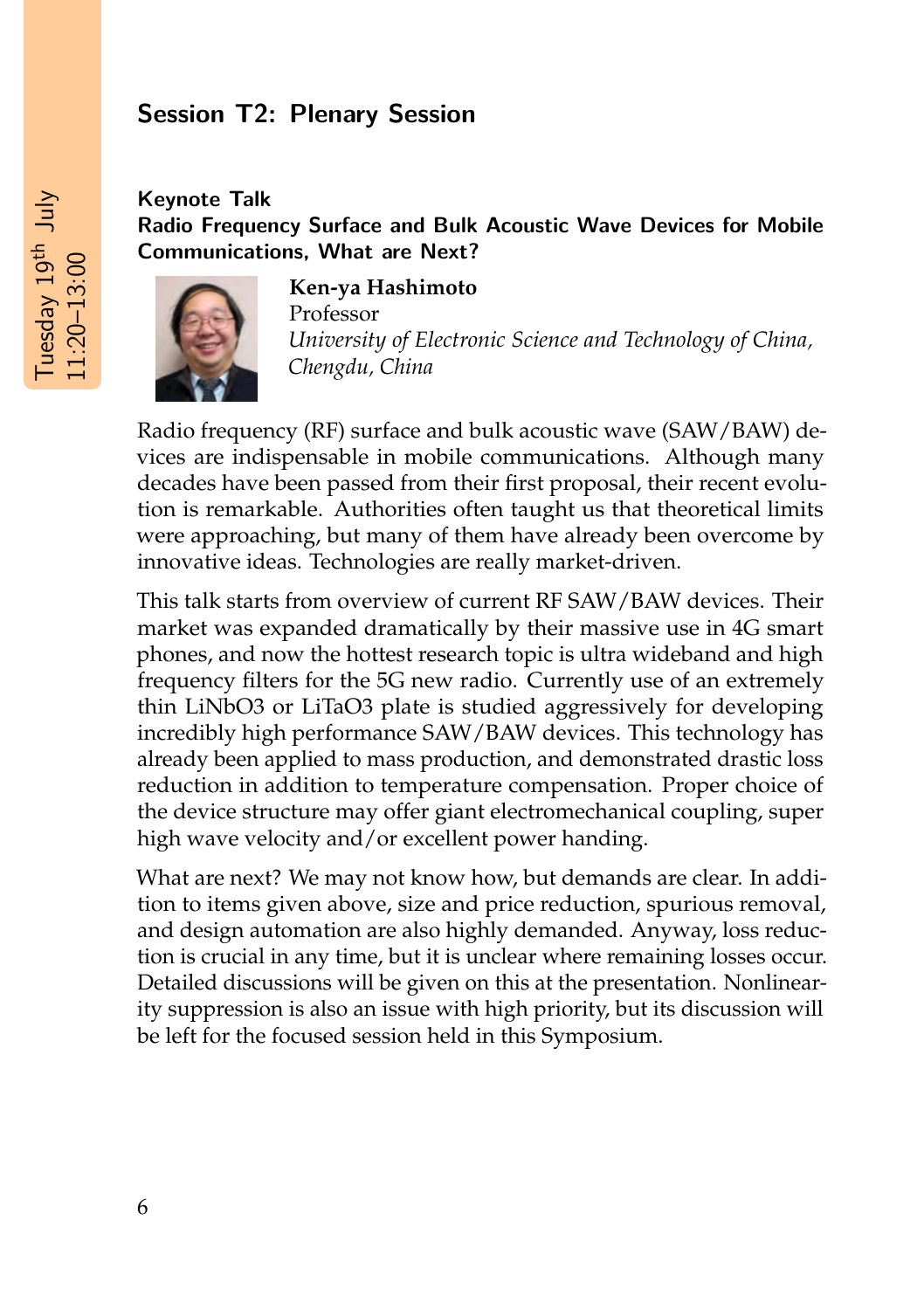## **Keynote Talk Trends in Acoustic Filtering, New Frontiers, and Orthogonal Markets**



**Gernot Fattinger** Senior Director EDA and BAW R&D *Qorvo*

Acoustic filters are ubiquitous in today's mobile phone front ends and have found their way into many other areas previously dominated by other filter technologies. The steady performance improvements of acoustic technologies were an important enabling factor to that trend. However, the continued shrink in application sizes, and the associated real estate restrictions for filters are – and have been before - opening the door for new, smaller technologies with enough performance to replace the incumbents. In the first part of this talk, this will be reviewed in a historic context, and predictions on where this might happen going forward will be attempted.

The second portion of this talk will address the next frontier for acoustic filtering. 5G has been hailed by many in the industry as the advent of mm-wave technology going mainstream, and mm-wave front ends have found their way into many top-tier mobile phones. However, the focus of what is indeed being implemented by network providers has shifted away from that domain. The reasons for this have been discussed elsewhere and will only be recouped briefly. Instead, in this talk we will focus on the extension of mobile communication frequencies to the 8 GHz–16 GHz range as the new frontier for acoustic filtering and shine a light on the implications for these technologies. The factors that have been traditionally limiting acoustics in frequency will be evaluated, and some potential methods to overcome them will be considered.

Lastly, this talk will touch on an opportunity for the use of acoustic technology in an application other than RF filtering. Specifically, the use of acoustic resonators as the core function of a biosensor will be debated. The fundamental structure will be discussed, the advantages of an acoustic based sensor over traditional technologies will be highlighted, and real-life sensitivity data will be showcased.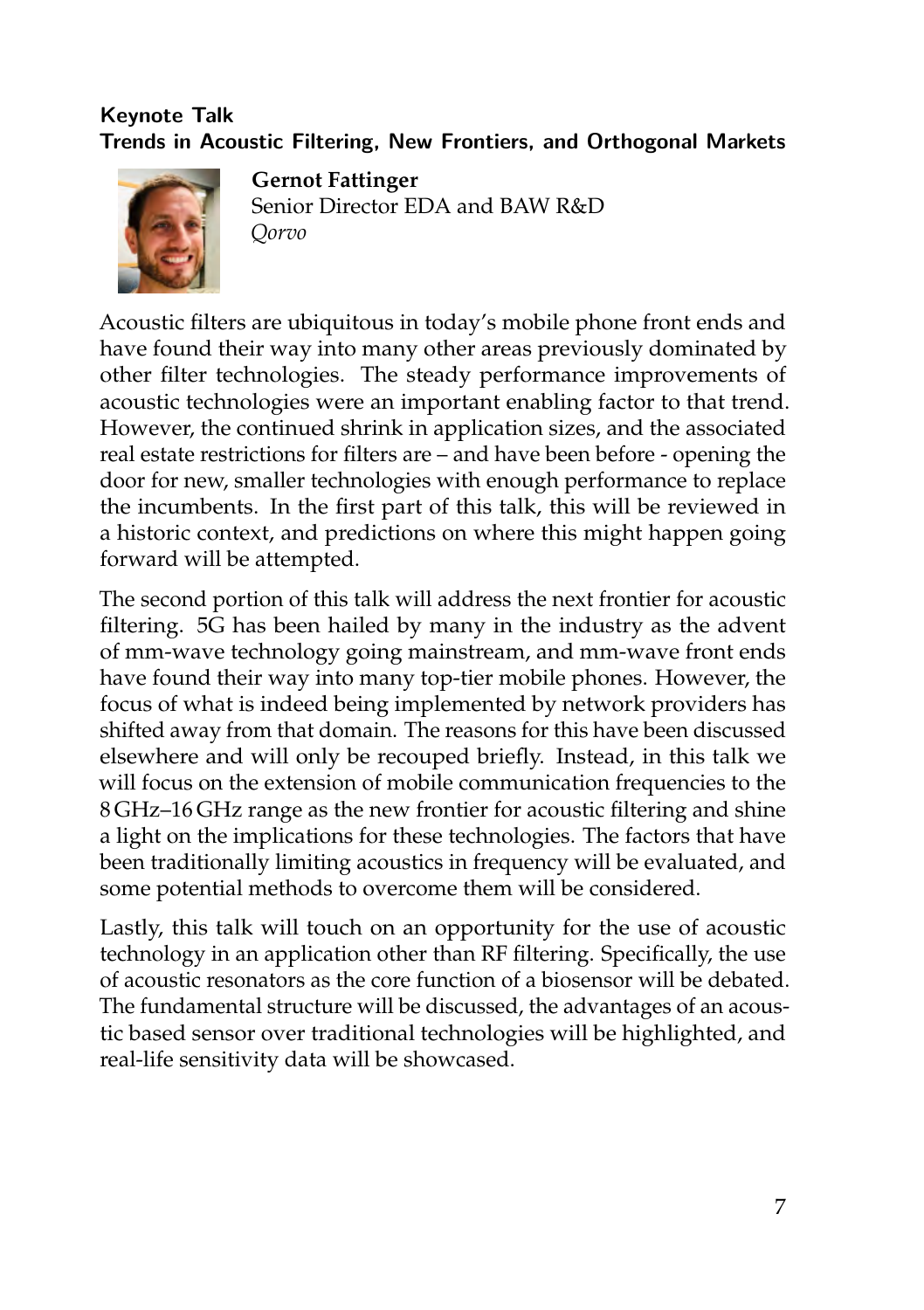# **Session T3: Advanced SAW Technology**

Chairs: Shogo Inoue Qorvo, U.S.A. Stefan J. Rupitsch University of Freiburg, Germany

- 14:00 **T3.1 Revisiting Piston Mode Design for Radio Frequency Surface Acoustic Wave Resonators** Ken-Ya Hashimoto $^1$ , Zhaohui Wu $^1$ , Ting Wu $^1$ , Yiwen He $^1$ , Yawei Li $^1$ , Keyuan Gong $^1$ , Yu-Po Wong $^2$  and Bao Jingfu $^1$ <sup>1</sup> University of Electronic Science and Technology of China, China, <sup>2</sup> Chiba University, Japan 14:20 **T3.2 8 GHz Third Harmonic SAW Resonator With Grooved Electrodes in LiNbO3** Michio Kadota, Toshiya Kojima and Shuji Tanaka Tohoku University, Japan 14:40 **T3.3 Towards the Design of Layered SH-SAW Resonators**
	- **With Inherent Transverse Mode Suppression** Ventsislav Yantchev, Kiryl Kustanovich and Yuancheng Ji Huawei Technologies Oy, Finland
- 15:00 **T3.4 XBARs & YBARs Acoustic Resonators Based on LN Membranes** Victor Plessky

Ecole Polytechnique Federale de Lausanne, Switzerland

15:20 **T3.5 Laterally Excited Bulk Acoustic Resonators (XBARs): Optimization Method and Application to Resonators on LiTaO3**

Natalya Naumenko

National University of Science and Technology MISIS, Russia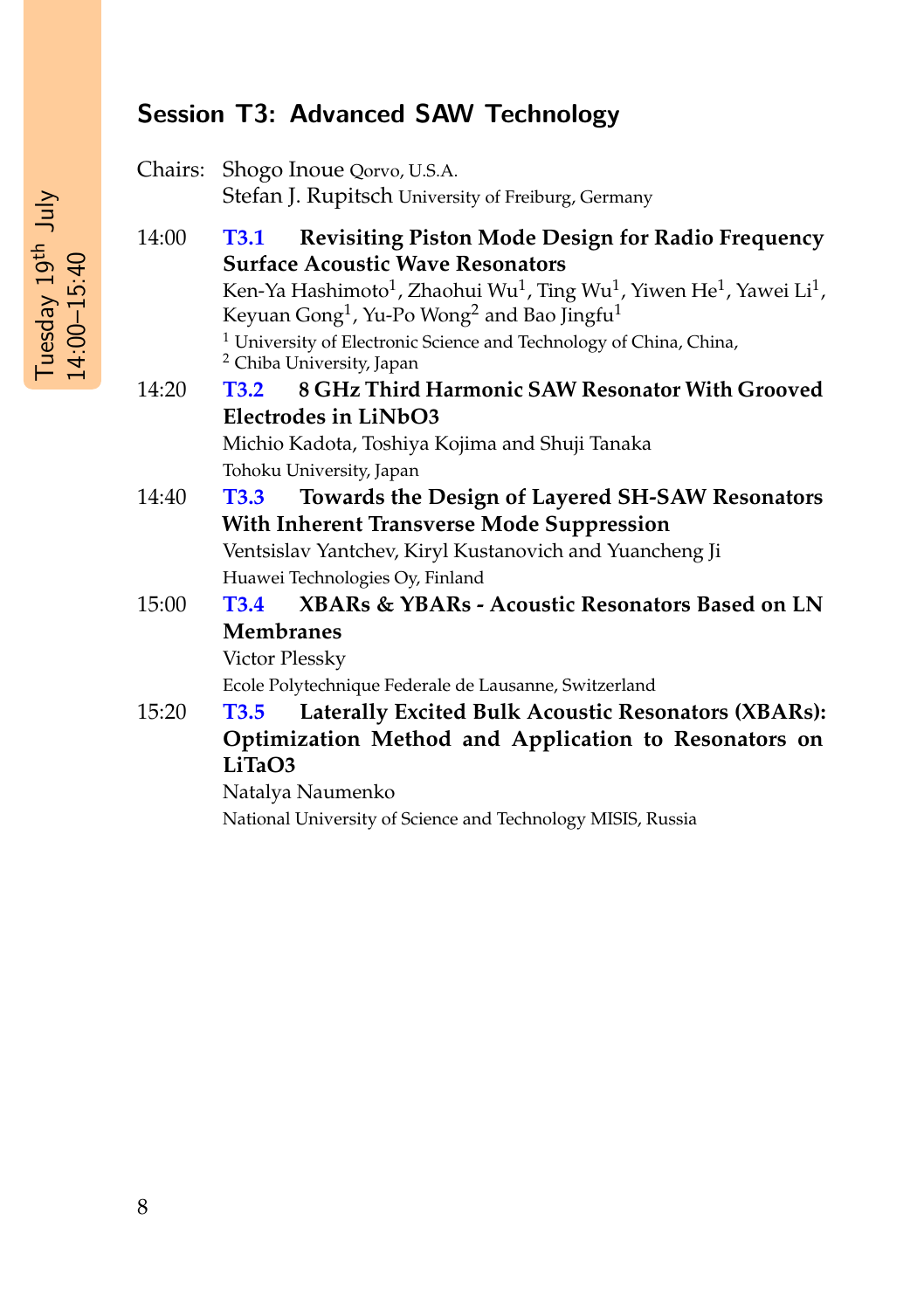# **Session T4: Panel – 5G and Acoustics: Quo vadis?**

In this session, a panel will discuss the requirements future generations of wireless communications pose to RF hardware and system concepts.

The panel will be composed of top-class experts from industry and academia. The list of names will be disclosed soon via our LinkedIn Account and in the final program.

If you want to submit questions for discussion in the panel, please write an email to [chairs.icmam@mtt.org.](mailto:chairs.icmam@mtt.org)

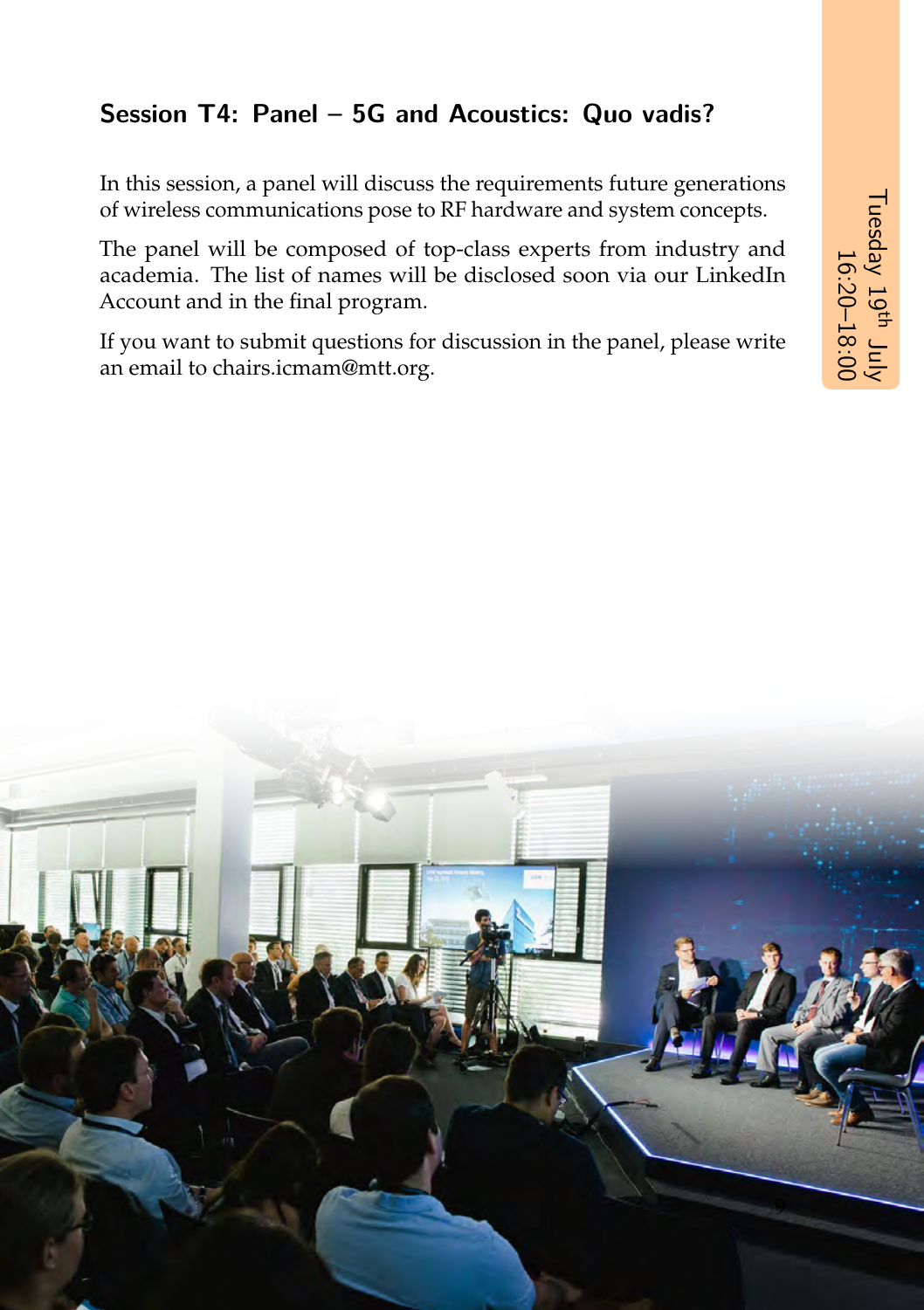# **Session W1: Simulation & Modelling (II)**

| Chairs: tbd |     |
|-------------|-----|
|             | thd |

09:00 **W1.1 Impact of Backward Waves to FEM Simulations of SAW Resonators**

> Yiwen He $^1$ , Ting Wu $^1$ , Yu-Po Wong $^2$ , Temesgen Workie $^1$ , Bao Jingfu $^1$ and Ken-Ya Hashimoto $1$

<sup>1</sup> University of Electronic Science and Technology of China, China, <sup>2</sup> Chiba University, Japan

09:20 **W1.2 Generation of Subharmonic Responses by Small Particles on RF SAW Resonators**

> Tatsuya Omori, Kazuki Yamamori and Ken-ya Hashimoto Chiba University, Japan

09:40 **W1.3 Mechanical Transmission Loss of the Sole Bragg Reflector by GHz Pulse Echo Technique With Thick SiO2 Delay Line**

> Naoki Ishii, Takahiko Yanagitani, Keita Kondo and Motoshi Suzuki Waseda University, Japan

10:00 **W1.4 Epitaxial Piezoelectric Layer SMR Fabricated Using Epitaxial Sacrificial Layer Proccess**

Shinya Kudo, Satoshi Tokai and Takahiko Yanagitani Waseda University, Japan

10:20 **W1.5 Experimental Observation of Electron-Phonon Interaction in Semiconductor on Solidly Mounted Thin-Film Lithium Niobate**

Siddhartha Ghosh $^1$ , Sinwoo Cho $^2$  and Ruochen Lu $^2$ 

<sup>1</sup> Northeastern University, USA,

<sup>2</sup> University of Texas at Austin, USA

10:40 **W1.6 Synthesis Perspective to Technology Accommodation Approaches in Shunt Resonators for Wide-Band Acoustic Wave Filters**

Lluis Acosta, Eloi Guerrero, Carlos Caballero, Jordi Verdu and Pedro de Paco

Universitat Autonoma de Barcelona, Spain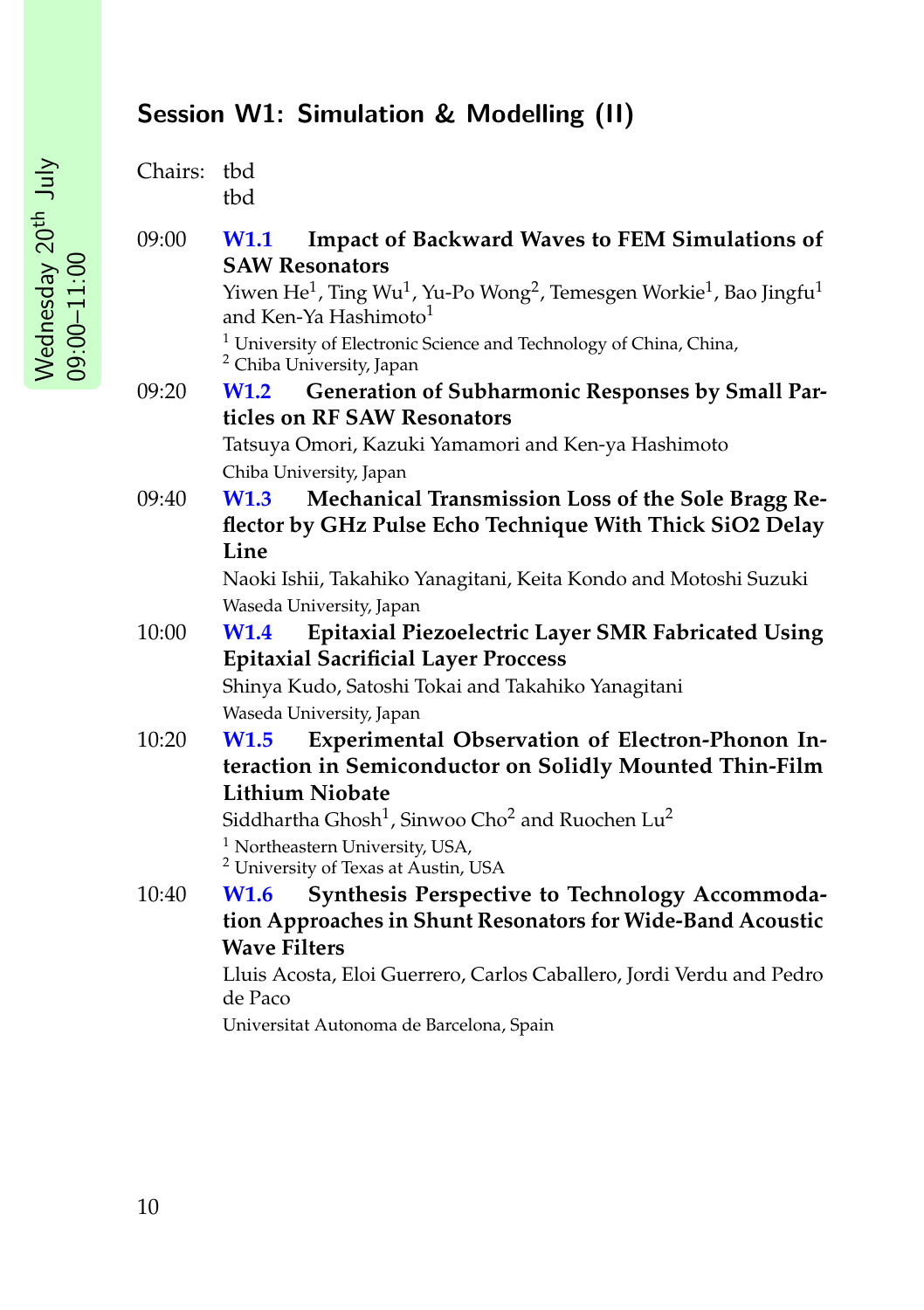# **Session W2: Filters & Resonators**

- Chairs: Fabian Lurz Hamburg University of Technology Andreas Link Qorvo, Germany
- 11:40 **W2.1 6.2 GHz Lithium Niobate MEMS Filter With FBW of 11.8 % and IL of 1.7 dB** Ziying Wu, Kai Yang, Fuhong Lin and Chengjie Zuo University of Science and Technology of China, China

12:00 **W2.2 A Winding Frame Structure Thin-Film MEMS Resonator for Quality Factor Improvement** Shuxian Wu $^1$ , Zonglin Wu $^1$ , Feihong Bao $^1$ , Gongbin Tang $^2$ , Feng Xu $^1$ and Jie Zou<sup>1</sup> <sup>1</sup> Fudan University, China, <sup>2</sup> Shandong University, China

### 12:20 **W2.3 High Electromechanical Coupling SAW Resonators Based on a-Plane AlScN-AlN-Sapphire Substrate**

Kai Yang<sup>1</sup>, Fuhong Lin<sup>1</sup>, Ziying Wu<sup>1</sup>, Danyang Fu<sup>2</sup>, Liang Wu<sup>2</sup> and Chengiie  $Zuo<sup>1</sup>$ 

 $1$  University of Science and Technology of China, China, <sup>2</sup> Ultratrend Technologies Inc., China

#### 12:40 **W2.4 An Electrothermally Actuated Bulk Mode UHF Silicon Resonator**

Sepehr Sheikhlari $^1$ , Hamed Nikfarjam $^1$ , Amin Abbasalipour $^1$ , Abouzar Abouzar Gharajeh<sup>1</sup>, Qing Gu<sup>2</sup> and Siavash Pourkamali<sup>1</sup>

<sup>1</sup> University of Texas at Dallas, USA, <sup>2</sup> North Carolina State University, USA

#### 13:00 **W2.5 Coupling Analysis of a Tunable Microwave and Laterally Vibrating MEMS Resonator**

Siddhartha Ghosh $^1$ , Danna Rosenberg $^2$ , Dave Kharas $^2$  and Cyrus Hirjibehedin<sup>2</sup>

<sup>1</sup> Northeastern University, USA,

<sup>2</sup> MIT Lincoln Laboratory, USA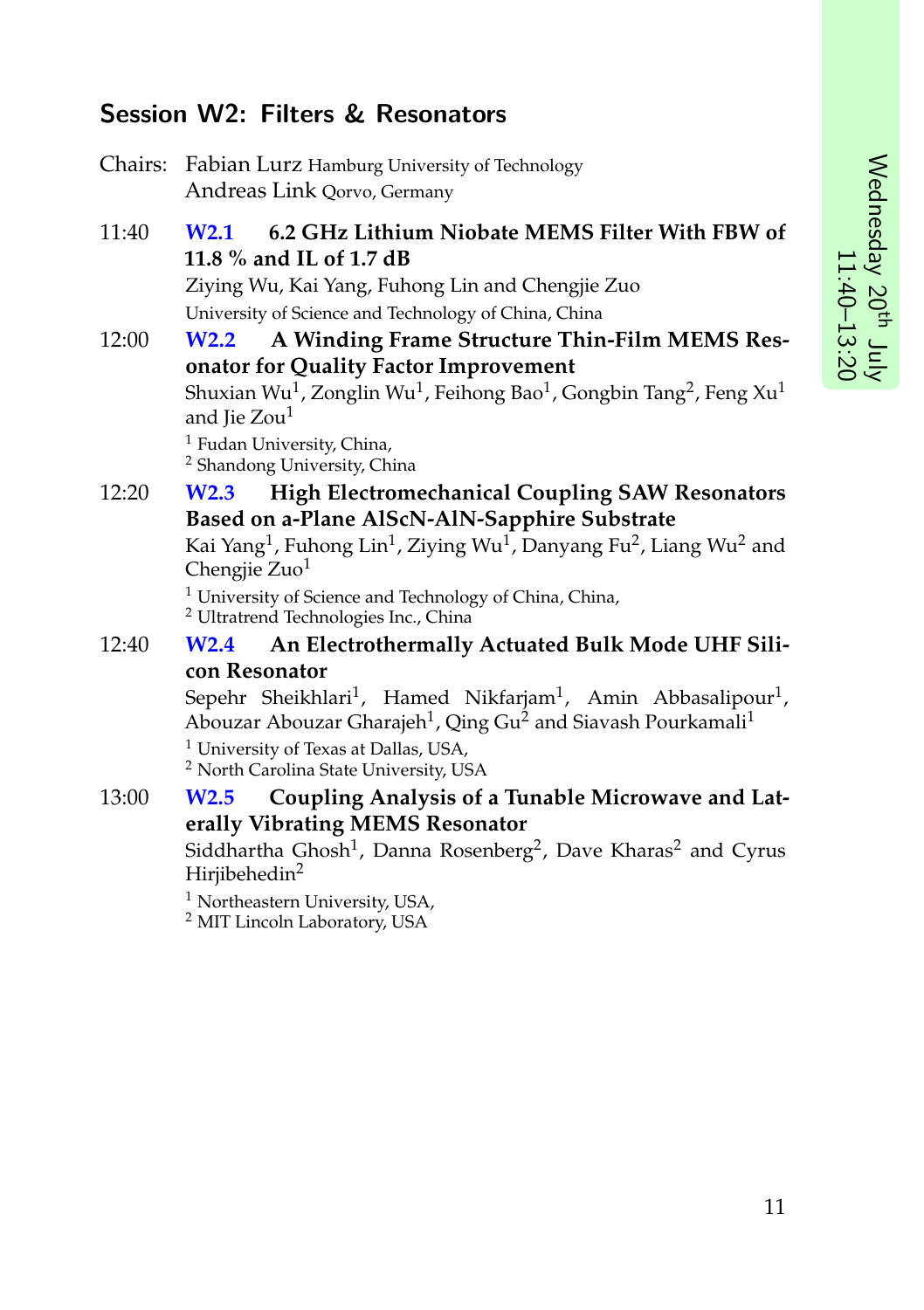## **Session W3: Closing Session**

### **Keynote Talk Microacoustics: What's Next?**



**Gianluca Piazza** Professor *Carnegie Mellon University, Pittsburgh, PA, USA*

The burgeoning field of wireless communication is rapidly transforming to respond to an ever-growing demand for spectrum and interconnected devices. Simple need for bandwidth combined with extremely low power consumption and component size requirements are challenging existing communication technologies and favoring the development of innovative microsystems. Microscale acoustic systems are poised to have an impact in enabling disruptive approaches that address the challenges faced by the development of modern communication systems.

This talk will present recent advancements in piezoelectric microacoustic devices spanning from material and processing, to devices and microsystems. I will touch upon thin film technologies such as doped AlN and lithium niobate, which resulted in micromechanical resonators with record-high figure of merit. I will also show how the exceptional characteristics of these devices can be exploited to demonstrate unique microsystems for ultra-low-power wake-up receivers, ultrasonic tags, and 5G mm-wave filtering. Given the wide energy bandgap and unique low losses of these piezoelectric thin film technologies, the same materials can also be micromachined to support not only acoustic, but also photonic structures. I will present how piezoelectric transducers can be co-fabricated with photonic waveguides and resonators to develop innovative low-power microsystems for RF and microwave communications. I will conclude by highlighting how these microacoustic technologies can be readily integrated with electronics to build very compact communication platforms as well as more broadly impact the general field of sensors and actuators.

Wednesday 20<sup>th</sup> July Wednesday 20th July 14:00–15:20